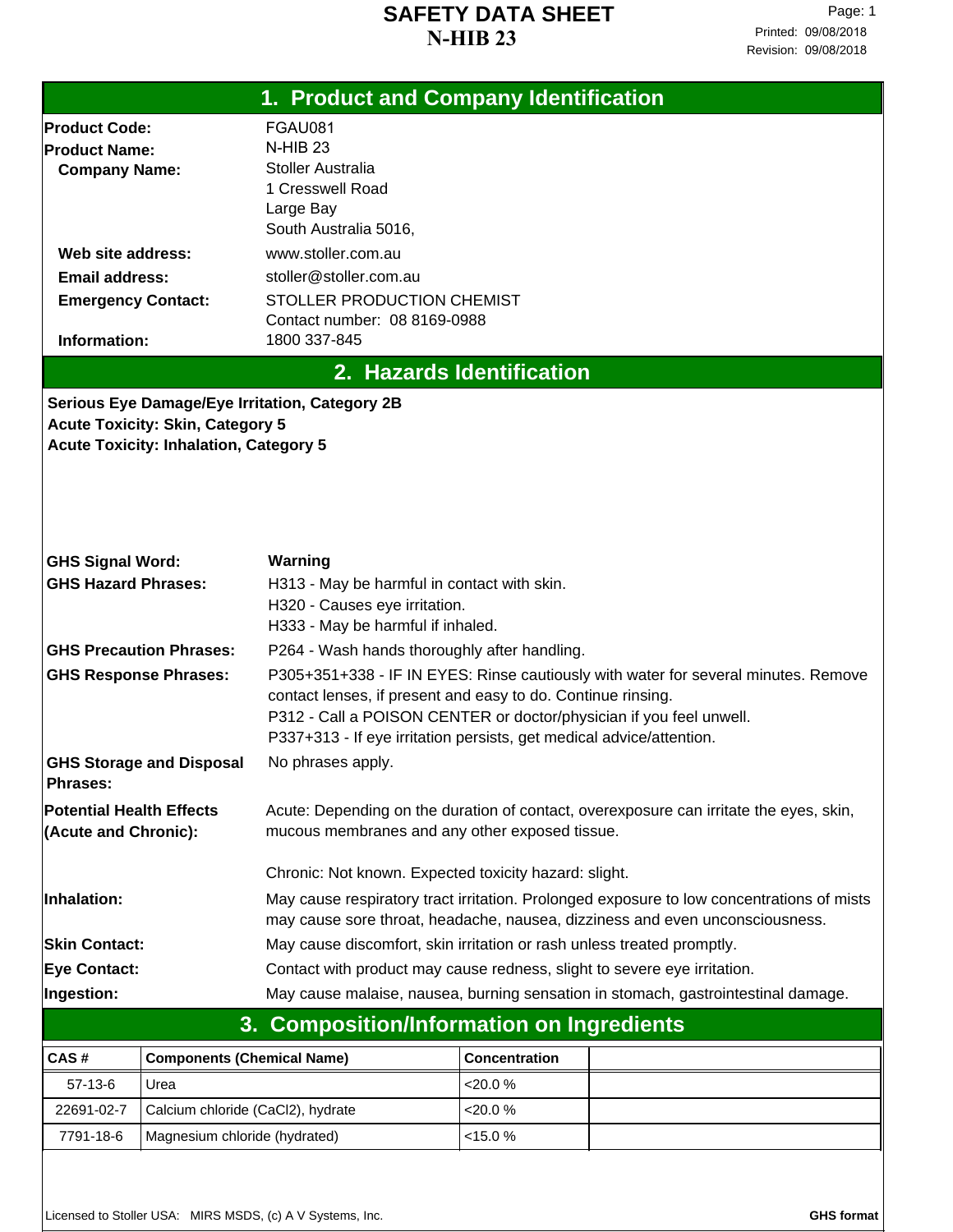| <b>4. First Aid Measures</b>                                                                      |                                                                                                                                                                                                                                                                                                                                                                                                                                                                                                                                                                                                |  |  |  |
|---------------------------------------------------------------------------------------------------|------------------------------------------------------------------------------------------------------------------------------------------------------------------------------------------------------------------------------------------------------------------------------------------------------------------------------------------------------------------------------------------------------------------------------------------------------------------------------------------------------------------------------------------------------------------------------------------------|--|--|--|
| <b>Emergency and First Aid</b><br>Procedures:                                                     | Victims of severe exposure to chemicals must be taken to health providing centers for<br>medical attention. Always bring with victim a copy of label and SDS of product to health<br>professional.                                                                                                                                                                                                                                                                                                                                                                                             |  |  |  |
| In Case of Inhalation:                                                                            | Move patient to fresh air. Supplemental oxygen may be needed. Assure mucous does<br>not obstruct airways. Seek medical attention if victim's breathing becomes difficult.                                                                                                                                                                                                                                                                                                                                                                                                                      |  |  |  |
| In Case of Skin Contact:                                                                          | Wipe off product and immediately wash affected area with abundant soap and water.<br>Remove contaminated clothing taking care not to impregnate eyes. Seek medical<br>attention if irritation occurs.                                                                                                                                                                                                                                                                                                                                                                                          |  |  |  |
| In Case of Eye Contact:                                                                           | Holding eyelids apart, immediately flush eyes with running water for at least 15 minutes.<br>Seek medical attention if severe irritation occurs.                                                                                                                                                                                                                                                                                                                                                                                                                                               |  |  |  |
| In Case of Ingestion:                                                                             | Treat symptomatically and supportively. Never give anything by mouth to an<br>unconscious person. Seek medical attention.                                                                                                                                                                                                                                                                                                                                                                                                                                                                      |  |  |  |
| <b>Note to Physician:</b>                                                                         | Treat symptomatically and supportively.                                                                                                                                                                                                                                                                                                                                                                                                                                                                                                                                                        |  |  |  |
|                                                                                                   | 5. Fire Fighting Measures                                                                                                                                                                                                                                                                                                                                                                                                                                                                                                                                                                      |  |  |  |
| Flash Pt:                                                                                         | N.A.                                                                                                                                                                                                                                                                                                                                                                                                                                                                                                                                                                                           |  |  |  |
| <b>Explosive Limits:</b>                                                                          | UEL: N.A.<br>LEL: N.A.                                                                                                                                                                                                                                                                                                                                                                                                                                                                                                                                                                         |  |  |  |
| Autoignition Pt:                                                                                  | N.A.                                                                                                                                                                                                                                                                                                                                                                                                                                                                                                                                                                                           |  |  |  |
|                                                                                                   | Suitable Extinguishing Media:Use all means adequate to fight surrounding fire: water, foam, CO2, dry chemicals, etc.                                                                                                                                                                                                                                                                                                                                                                                                                                                                           |  |  |  |
| <b>Fire Fighting Instructions:</b>                                                                | None specific for this product, however, it is suggested that firefighters wear<br>self-contained breathing apparatus (SCBA) and full protective equipment, such as<br>chemical resistant clothing.                                                                                                                                                                                                                                                                                                                                                                                            |  |  |  |
| <b>Flammable Properties and</b><br>Hazards:                                                       | Toxic fumes under fire conditions such as NH3, NO, NO2, etc.                                                                                                                                                                                                                                                                                                                                                                                                                                                                                                                                   |  |  |  |
| <b>Hazardous Combustion</b><br><b>Products:</b>                                                   | None.                                                                                                                                                                                                                                                                                                                                                                                                                                                                                                                                                                                          |  |  |  |
|                                                                                                   | <b>6. Accidental Release Measures</b>                                                                                                                                                                                                                                                                                                                                                                                                                                                                                                                                                          |  |  |  |
| <b>Protective Precautions,</b><br><b>Protective Equipment and</b><br><b>Emergency Procedures:</b> | In case of a large spill, clear the affected area and protect people. Such releases should<br>be responded to by trained personnel using pre-planned procedures.<br>In the event of an incidental release, minimum Personal Protective Equipment must be<br>worn: latex or rubber gloves and rubber boots, goggles or full face-shield and coveralls.                                                                                                                                                                                                                                          |  |  |  |
| <b>Steps To Be Taken In Case</b><br><b>Material Is Released Or</b><br>Spilled:                    | It is necessary to contain the spill into the smallest area possible by diking, scooping,<br>shoveling, etc., and place liquid into an appropriate container, labeling it accordingly. If<br>product is clean, use it as intended, following original label directions; should it get<br>contaminated, salvage for proper disposal as waste.<br>Absorb residual product onto dry carrier such as dirt, sand or any other absorbent<br>material, then put in covered, labeled containers and dispose of as dry waste in<br>accordance with Federal, State and Local waste disposal regulations. |  |  |  |
|                                                                                                   | 7. Handling and Storage                                                                                                                                                                                                                                                                                                                                                                                                                                                                                                                                                                        |  |  |  |
| <b>Precautions To Be Taken in</b><br>Handling:                                                    | All personnel who handle this material should be trained to work with it safely. Avoid<br>breathing vapors or mist; use in well-ventilated location.                                                                                                                                                                                                                                                                                                                                                                                                                                           |  |  |  |
| <b>Precautions To Be Taken in</b><br>Storing:                                                     | Store in a cool, dry place, away from food, feed, clothing materials and living quarters.<br>Whenever possible, place chemicals on secondary containers or diked area. Inspect all<br>incoming containers before storage to ensure all are properly labeled and not damaged.<br>Keep containers tightly closed when not in use.                                                                                                                                                                                                                                                                |  |  |  |
|                                                                                                   |                                                                                                                                                                                                                                                                                                                                                                                                                                                                                                                                                                                                |  |  |  |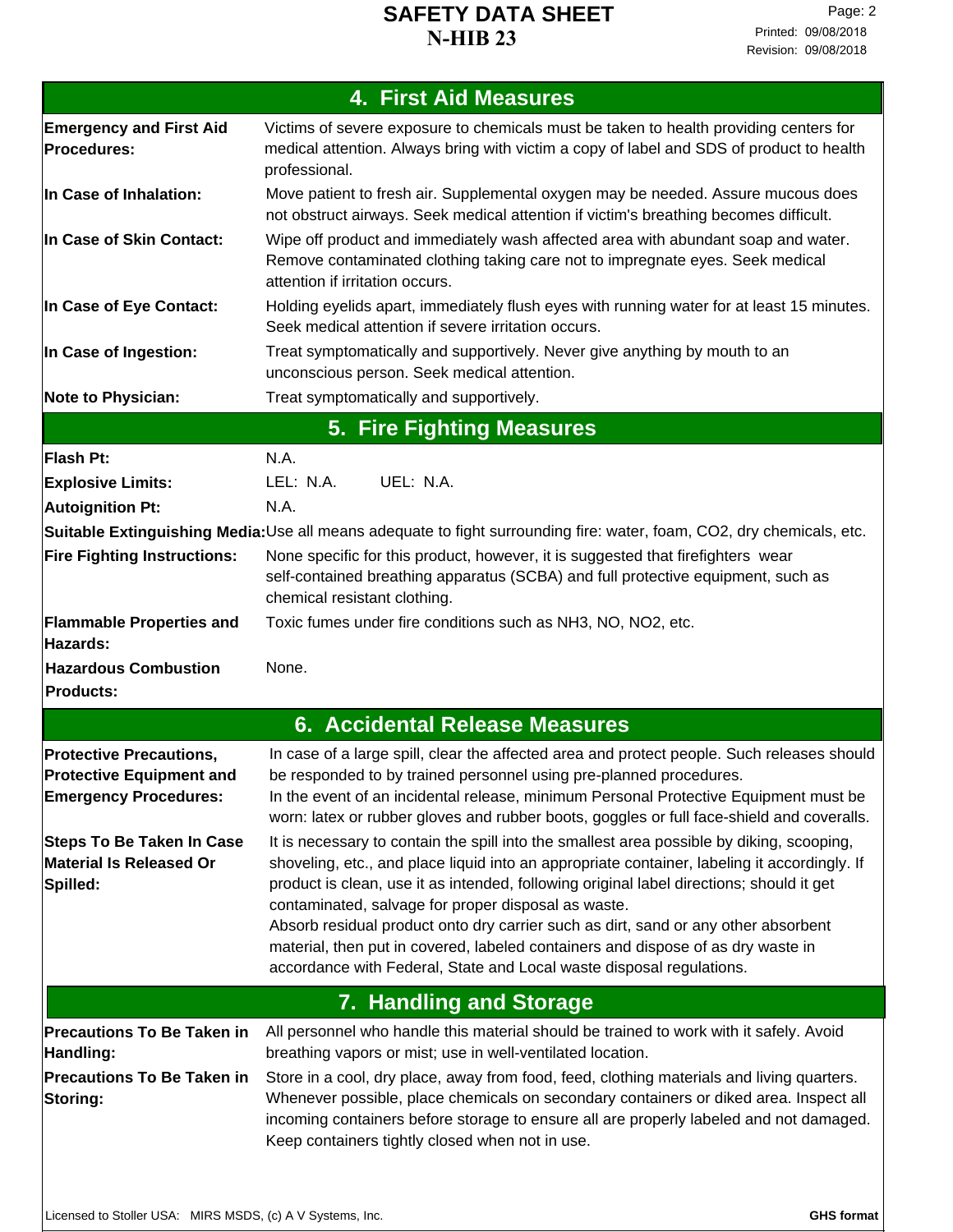| 8. Exposure Controls/Personal Protection              |                                   |                                                                                                                                                                                                                                                                                                                                                                    |                                     |                                 |                     |  |  |
|-------------------------------------------------------|-----------------------------------|--------------------------------------------------------------------------------------------------------------------------------------------------------------------------------------------------------------------------------------------------------------------------------------------------------------------------------------------------------------------|-------------------------------------|---------------------------------|---------------------|--|--|
| CAS#                                                  | <b>Partial Chemical Name</b>      |                                                                                                                                                                                                                                                                                                                                                                    | <b>OSHA TWA</b>                     | <b>ACGIH TWA</b>                | <b>Other Limits</b> |  |  |
| $57-13-6$                                             | Urea                              |                                                                                                                                                                                                                                                                                                                                                                    | No data.                            | TLV: 10 mg/m <sup>3</sup> /8 hr | No data.            |  |  |
| 22691-02-7                                            | Calcium chloride (CaCl2), hydrate |                                                                                                                                                                                                                                                                                                                                                                    | No data.                            | TLV: 10 mg/m <sup>3</sup>       | No data.            |  |  |
| 7791-18-6                                             | Magnesium chloride (hydrated)     |                                                                                                                                                                                                                                                                                                                                                                    | No data.                            | TLV: 10 mg/m <sup>3</sup>       | No data.            |  |  |
|                                                       |                                   |                                                                                                                                                                                                                                                                                                                                                                    |                                     |                                 |                     |  |  |
| <b>Respiratory Equipment</b><br>(Specify Type):       |                                   | A respiratory protection program that meets OSHA's 29 CFR 1910.134 and ANSI Z88.2<br>requirements or European Standard EN 149 must be followed whenever workplace<br>conditions warrant respirator use. Use a NIOSH/OSHA or European Standard EN 149<br>approved respirator if exposure limits are exceeded or if irritation or other symptoms are<br>experienced. |                                     |                                 |                     |  |  |
|                                                       |                                   | Wear a NIOSH/OSHA approved respirator if working conditions require doing so.<br>Safety glasses should be worn in any type of operation with chemicals.                                                                                                                                                                                                            |                                     |                                 |                     |  |  |
| <b>Eye Protection:</b><br><b>Protective Gloves:</b>   |                                   | Protective gloves.                                                                                                                                                                                                                                                                                                                                                 |                                     |                                 |                     |  |  |
| <b>Other Protective Clothing:</b>                     |                                   | Long-sleeved shirt, long pants and protective shoes should be worn as a good safety<br>practice.                                                                                                                                                                                                                                                                   |                                     |                                 |                     |  |  |
| <b>Engineering Controls</b><br>(Ventilation etc.):    |                                   | General ventilation is usually adequate. Local exhaust should be used if needed for safe,<br>comfortable working conditions. An eye bath and washing facilities should be readily<br>available.                                                                                                                                                                    |                                     |                                 |                     |  |  |
| <b>Work/Hygienic/Maintenance</b><br><b>Practices:</b> |                                   | As a general rule, do not eat, drink, smoke, and/or chew gum or tobacco when handling<br>chemicals. Wash thoroughly after handling this product. Remove all dirty or<br>contaminated clothing and wash it before reusing.                                                                                                                                          |                                     |                                 |                     |  |  |
|                                                       |                                   |                                                                                                                                                                                                                                                                                                                                                                    | 9. Physical and Chemical Properties |                                 |                     |  |  |
| <b>Physical States:</b>                               |                                   | [X] Liquid<br>[ ] Gas                                                                                                                                                                                                                                                                                                                                              | [ ] Solid                           |                                 |                     |  |  |
| <b>Appearance and Odor:</b>                           |                                   | Colorless to slight yellowish color.                                                                                                                                                                                                                                                                                                                               |                                     |                                 |                     |  |  |
| pH:                                                   |                                   | $~5.6 - 8.6$                                                                                                                                                                                                                                                                                                                                                       |                                     |                                 |                     |  |  |
| <b>Melting Point:</b>                                 |                                   | N.A.                                                                                                                                                                                                                                                                                                                                                               |                                     |                                 |                     |  |  |
| <b>Boiling Point:</b>                                 |                                   | NP                                                                                                                                                                                                                                                                                                                                                                 |                                     |                                 |                     |  |  |
| Flash Pt:                                             |                                   | N.A.                                                                                                                                                                                                                                                                                                                                                               |                                     |                                 |                     |  |  |
| <b>Evaporation Rate:</b>                              |                                   | No data.                                                                                                                                                                                                                                                                                                                                                           |                                     |                                 |                     |  |  |
| Flammability (solid, gas):                            |                                   | Product is non-flammable.                                                                                                                                                                                                                                                                                                                                          |                                     |                                 |                     |  |  |
| <b>Explosive Limits:</b>                              |                                   | LEL: N.A.                                                                                                                                                                                                                                                                                                                                                          | UEL: N.A.                           |                                 |                     |  |  |
| mm Hg):                                               | Vapor Pressure (vs. Air or        | <b>NA</b>                                                                                                                                                                                                                                                                                                                                                          |                                     |                                 |                     |  |  |
|                                                       | Vapor Density (vs. Air = 1):      | <b>NA</b>                                                                                                                                                                                                                                                                                                                                                          |                                     |                                 |                     |  |  |
|                                                       | Specific Gravity (Water = 1):     | $~1.29 - 1.31$                                                                                                                                                                                                                                                                                                                                                     |                                     |                                 |                     |  |  |
| <b>Density:</b>                                       |                                   | $~10.9$ LB/GA                                                                                                                                                                                                                                                                                                                                                      |                                     |                                 |                     |  |  |
| <b>Solubility in Water:</b>                           |                                   | <b>NA</b>                                                                                                                                                                                                                                                                                                                                                          |                                     |                                 |                     |  |  |
| <b>Saturated Vapor</b>                                |                                   | <b>NA</b>                                                                                                                                                                                                                                                                                                                                                          |                                     |                                 |                     |  |  |
| <b>Concentration:</b>                                 |                                   |                                                                                                                                                                                                                                                                                                                                                                    |                                     |                                 |                     |  |  |
|                                                       |                                   |                                                                                                                                                                                                                                                                                                                                                                    |                                     |                                 |                     |  |  |
|                                                       |                                   |                                                                                                                                                                                                                                                                                                                                                                    |                                     |                                 |                     |  |  |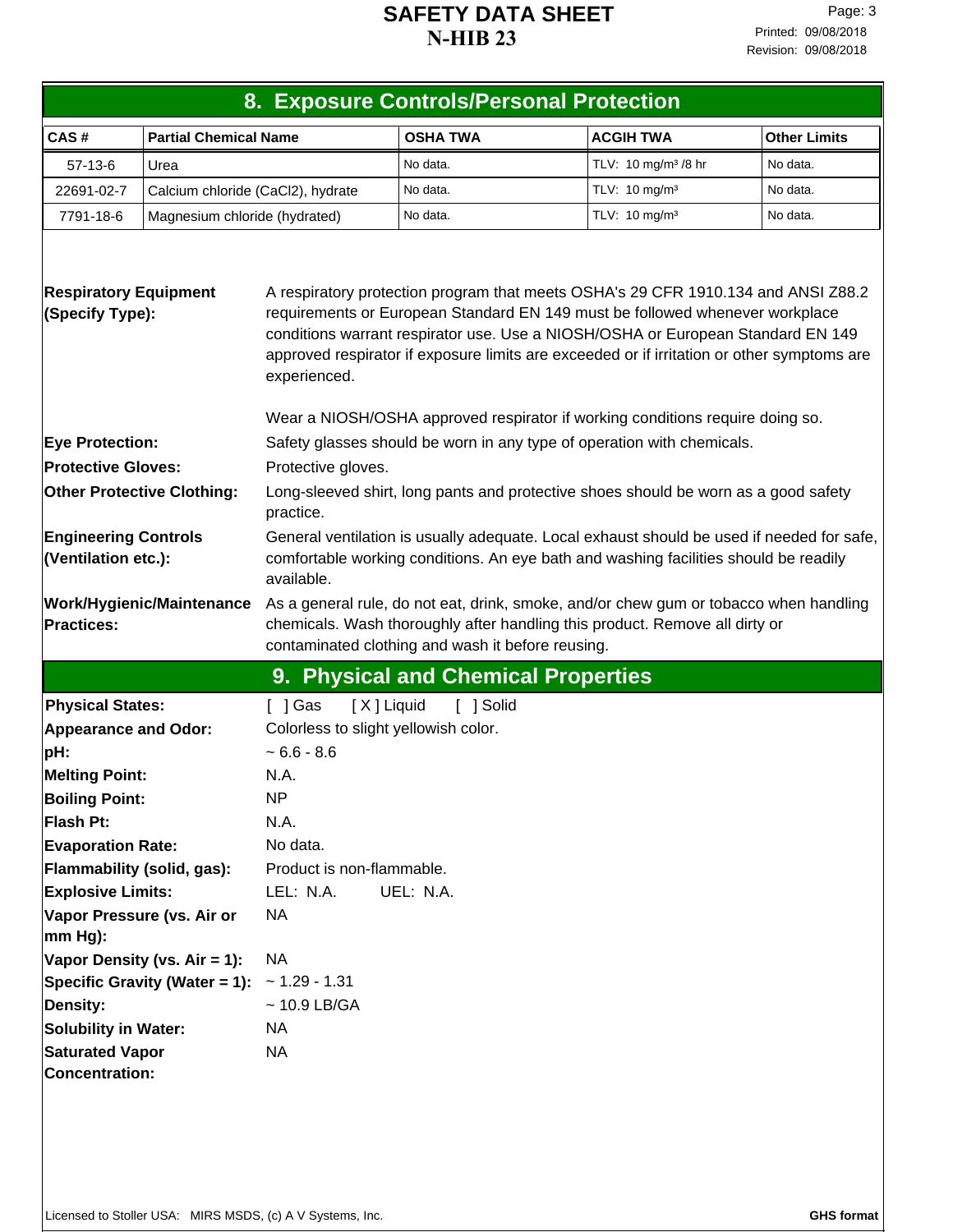| <b>Octanol/Water Partition</b>                     | N.E.                                                                                                                                  |  |  |
|----------------------------------------------------|---------------------------------------------------------------------------------------------------------------------------------------|--|--|
| Coefficient:                                       |                                                                                                                                       |  |  |
| <b>Percent Volatile:</b>                           | N.D.                                                                                                                                  |  |  |
| Autoignition Pt:                                   | N.A.                                                                                                                                  |  |  |
| <b>Decomposition Temperature: N.E.</b>             |                                                                                                                                       |  |  |
| Viscosity:                                         | <b>NA</b>                                                                                                                             |  |  |
| <b>Molecular Formula &amp; Weight: Proprietary</b> | 0.0                                                                                                                                   |  |  |
|                                                    | <b>10. Stability and Reactivity</b>                                                                                                   |  |  |
|                                                    |                                                                                                                                       |  |  |
| Stability:                                         | Unstable [ ]<br>Stable [X]                                                                                                            |  |  |
| <b>Conditions To Avoid -</b>                       | Stable under normal conditions, but avoid contact with incompatible materials.                                                        |  |  |
| Instability:                                       |                                                                                                                                       |  |  |
|                                                    | Incompatibility - Materials To Bleach (sodium hypochlorite), strong acids (phosphoric, sulfuric), strong oxidizing                    |  |  |
| Avoid:                                             | agents.                                                                                                                               |  |  |
|                                                    | Hazardous Decomposition or Toxic fumes if mixed with incompatible materials. Toxic fumes under fire conditions such                   |  |  |
| <b>Byproducts:</b>                                 | as NH3, NO, NO2, etc.                                                                                                                 |  |  |
| <b>Possibility of Hazardous</b>                    | Will occur [ ] Will not occur [X]                                                                                                     |  |  |
| <b>Reactions:</b>                                  |                                                                                                                                       |  |  |
| <b>Conditions To Avoid -</b>                       | No data available.                                                                                                                    |  |  |
| <b>Hazardous Reactions:</b>                        |                                                                                                                                       |  |  |
|                                                    | <b>11. Toxicological Information</b>                                                                                                  |  |  |
| <b>Toxicological Information:</b>                  | Mutagenicity: The components of this product are not reported to produce mutagenic                                                    |  |  |
|                                                    | effects in humans.                                                                                                                    |  |  |
|                                                    |                                                                                                                                       |  |  |
|                                                    | Embryotoxicity: The components of this product are not reported to produce embryotoxic                                                |  |  |
|                                                    | effects in humans.                                                                                                                    |  |  |
|                                                    |                                                                                                                                       |  |  |
|                                                    | Teratogenicity: The components of this product are not reported to produce teratogenic                                                |  |  |
|                                                    | effects in humans.                                                                                                                    |  |  |
|                                                    | Reproductive Toxicity: The components of this product are not reported to produce toxic                                               |  |  |
|                                                    | reproductive effects in humans. However, urea is being investigated as a reproductive                                                 |  |  |
|                                                    | effector.                                                                                                                             |  |  |
|                                                    | CAS# 57-13-6: Acute toxicity, LD50, Oral, Rat, 8471. MG/KG. Result: Autonomic                                                         |  |  |
|                                                    | Nervous System: Other (direct) parasympathomimetic. Behavioral: Coma.                                                                 |  |  |
|                                                    | Gastrointestinal: Hypermotility, diarrhea. ; Gigiena i Sanitariya, Mezhdunarodnaya Kniga,                                             |  |  |
|                                                    | ul. B. Yakimanka, 39, 113095, Moscow 113095 Russia, Vol/p/yr: 51(6),8, 1986                                                           |  |  |
|                                                    | CAS# 7791-18-6: Acute toxicity, LD50, Oral, Rat, 8100. MG/KG. Result: Effects on                                                      |  |  |
|                                                    | Fertility: Abortion.; American Industrial Hygiene Association Journal., AIHA, 475 Wolf                                                |  |  |
|                                                    | Ledges Pkwy., Akron, OH 44311, Vol/p/yr: 30,470, 1969                                                                                 |  |  |
|                                                    | CAS# 10043-35-3: Acute toxicity, LD50, Oral, Rat, 2660. MG/KG. Result:                                                                |  |  |
|                                                    | Gastrointestinal: Hypermotility, diarrhea. Gastrointestinal: Nausea or vomiting. ; Journal                                            |  |  |
|                                                    | of the American Medical Association, American Medical Association, 535 N. Dearborn<br>St., Chicago, IL 60610, Vol/p/yr: 128,266, 1945 |  |  |
|                                                    |                                                                                                                                       |  |  |
| Carcinogenicity/Other<br>Information:              | No component is listed as a carcinogenic by IARC, NTP, OSHA, and ACGIH.                                                               |  |  |
|                                                    |                                                                                                                                       |  |  |
| Carcinogenicity:                                   | NTP? No<br>IARC Monographs? No<br><b>OSHA Regulated? No</b>                                                                           |  |  |
|                                                    |                                                                                                                                       |  |  |
|                                                    |                                                                                                                                       |  |  |